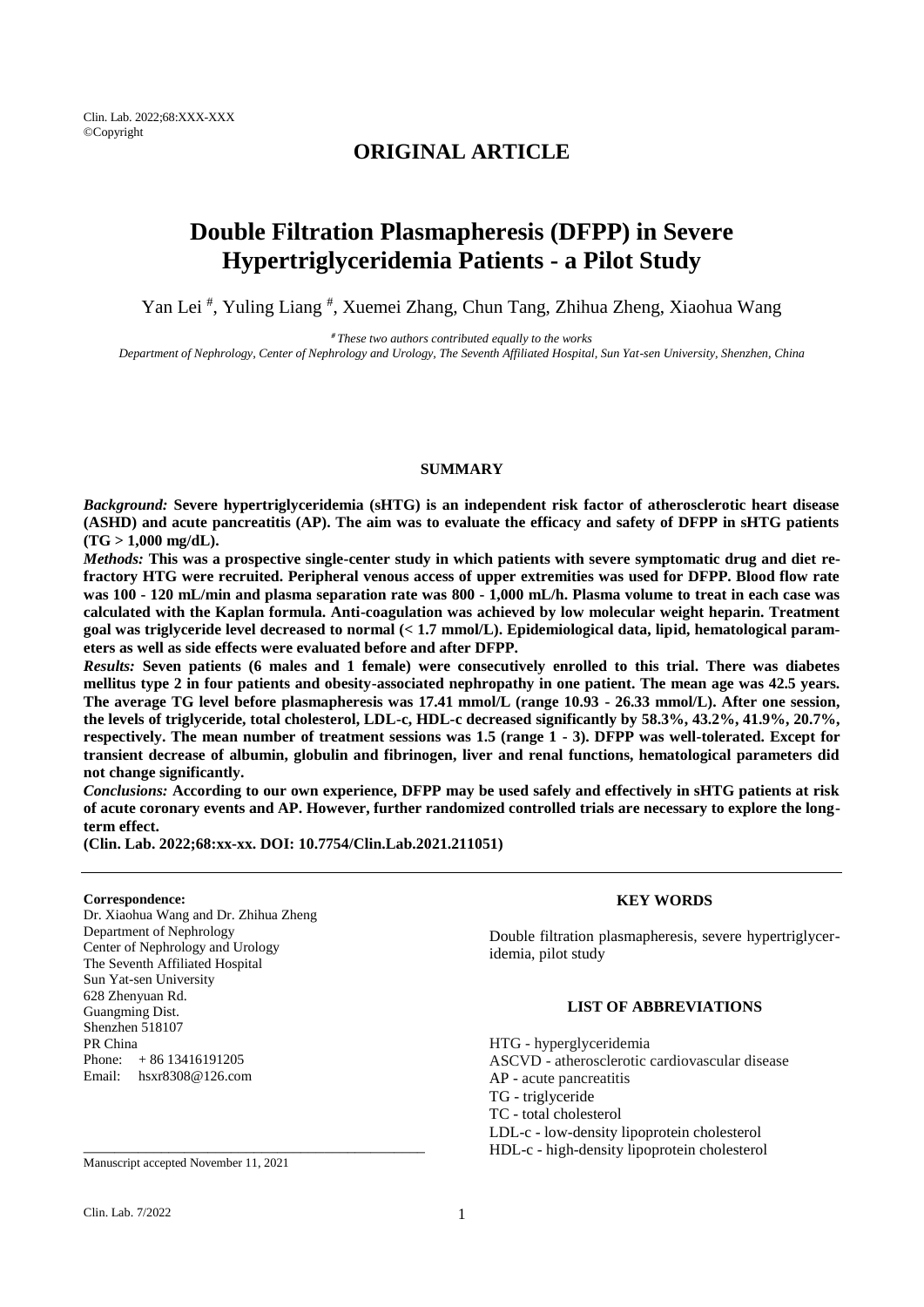Fg - fibrinogen Alb - albumin Glb - globulin Hb - hemoglobin WBC - white blood cell count BUN - blood urea nitrogen Cr - creatinine ALT - alanine aminotransferase AST - aspartate aminotransferase

## **INTRODUCTION**

Severe hypertriglyceridemia (HTG), defined as a triglyceride (TG) level  $> 1,000$  mg/dL ( $> 11.3$  mmol/L), is an uncommon condition that affects 0.4% of adults [1]. Severe HTG is associated with serious complications such as atherosclerotic cardiovascular disease (ASCVD) and acute pancreatitis (AP) with high risk of frequent relapse [2,3]. It is generally believed that triglyceride (TG) levels of  $> 1,000$  mg/dL (11.3 mmol/L) trigger acute pancreatitis and its serious complications. Double Filtration Plasmapheresis (DFPP) is a semi-selective blood purification modality derived from the plasma exchange (PE) modality, in which the first filter separates the whole blood from the plasma, then the plasma is passed through a second filter that prevent the passage of high-molecular weight molecules [4]. DFPP has the advantage of reducing the risk of allergic reaction and viral infections using fresh-frozen plasma as replacement fluid in PE.

For this indication, a selective procedure, such as DFPP, might be preferred to avoid the need for substituting human plasma products with their potential adverse effects.

By selecting the optimal pore size model for the plasma component separator, DFPP can be applied to various disorders, such as familial hypercholesterolemia [5,6], organ transplants [7], rheumatic disorders [8, 9], neurological disorders [10], and dermatologic disorders [11]. In some reports, DFPP has proven to be effective in decreasing TG levels in HTG-associated pancreatitis [9, 12]; however, there is little experience in sHTG patients not complicated with pancreatitis. Thus, we are interested in exploring the therapeutic potential of DFPP on sHTG to further scrutinize the safety and the patients' outcomes.

## **MATERIALS AND METHODS**

## **Participants**

Seven consecutive patients (six males and one female, mean aged 42.5 years) with severe hypertriglyceridemia (serum triglyceride levels more than 1,000 mg/dL) were enrolled in this study. Four patients had type 2 diabetes mellitus and one patient had obesity-associated nephropathy. There was no history of acute or chronic pancreatitis. Exclusion criteria were thrombocytopenia

(platelet count < 50  $*$  10<sup>9</sup>/L), hypotension (systolic blood pressure < 90 mmHg), important organ dysfunction, mental disorder that could not afford to receive DFPP treatment. In Table 1, demographic characteristics of the patients are shown.

## **Study design**

Prospective single-center study recruited patients with severe symptomatic drug and diet refractory HTG at the Seventh Affiliated Hospital of Sun Yat-sen University and then treated with DFPP. Treatment modalities to reduce serum TGs and the number of DFPP sessions in each case were determined by the attending physicians. The treatment goal was to decrease the triglyceride level to normal level  $(< 1.7$  mmol/L).

## **Ethics**

This trial was approved by the ethics committee of the seventh Affiliated Hospital of Sun Yat-sen University. Informed consent was obtained from all patients prior to inclusion.

## **Apheresis and outcome ascertainment**

DFPP procedure was performed by a plasmapheresis machine (Multifiltrate CiCa ®, FMC, Bad Homburg, Germany) using a plasma separator (P2, Fresenius, Germany) and a plasma component separator (Cascadeflo EC-50W, Asahi Kasei Medical Co, Japan). There was no need for replacement fluid. Peripheral venous access of upper extremities was used for DFPP. Blood flow rate was 100 - 120 mL/min and the plasma separation rate was 800 - 1,000 mL/h. Plasma volume to treat in each case was calculated with the Kaplan formula: plasma volume estimate =  $(0.065 * weight [kg]) * (1 - he$ matocrit), with a mean of 2 L per session. Anticoagulation was achieved by low molecular weight heparin. The primary endpoint was the effectiveness of DFPP on the reduction in TG during DFPP session. The secondary endpoint was the effects of DFPP on biochemical and hematological parameters as well as adverse events during DFPP treatment.

## **Laboratory test**

Before and after PE, venous blood samples were collected from an antecubital vein for hemoglobulin, white blood cell counts, biochemical analyses such as triglyceride (TG), total cholesterol (TC), low-density lipoprotein cholesterol (LDL-c), high-density lipoprotein cholesterol (HDL-C), fibrinogen (Fg), albumin (Alb), globulin (Glb), immunoglobulin (IgE, IgA, IgM, IgG), alanine aminotransferase (ALT), aspartate aminotransferase (AST), blood urea nitrogen (BUN), and creatinine (Cr) before and after DFPP were done in patients.

## **Statistical analysis**

Data were analyzed using SPSS 10.0 Windows. All results were given mean ± SD. Two-paired *t-*test was used for comparison of pre-PE and post-PE values. The level of significance was set at  $p < 0.05$ .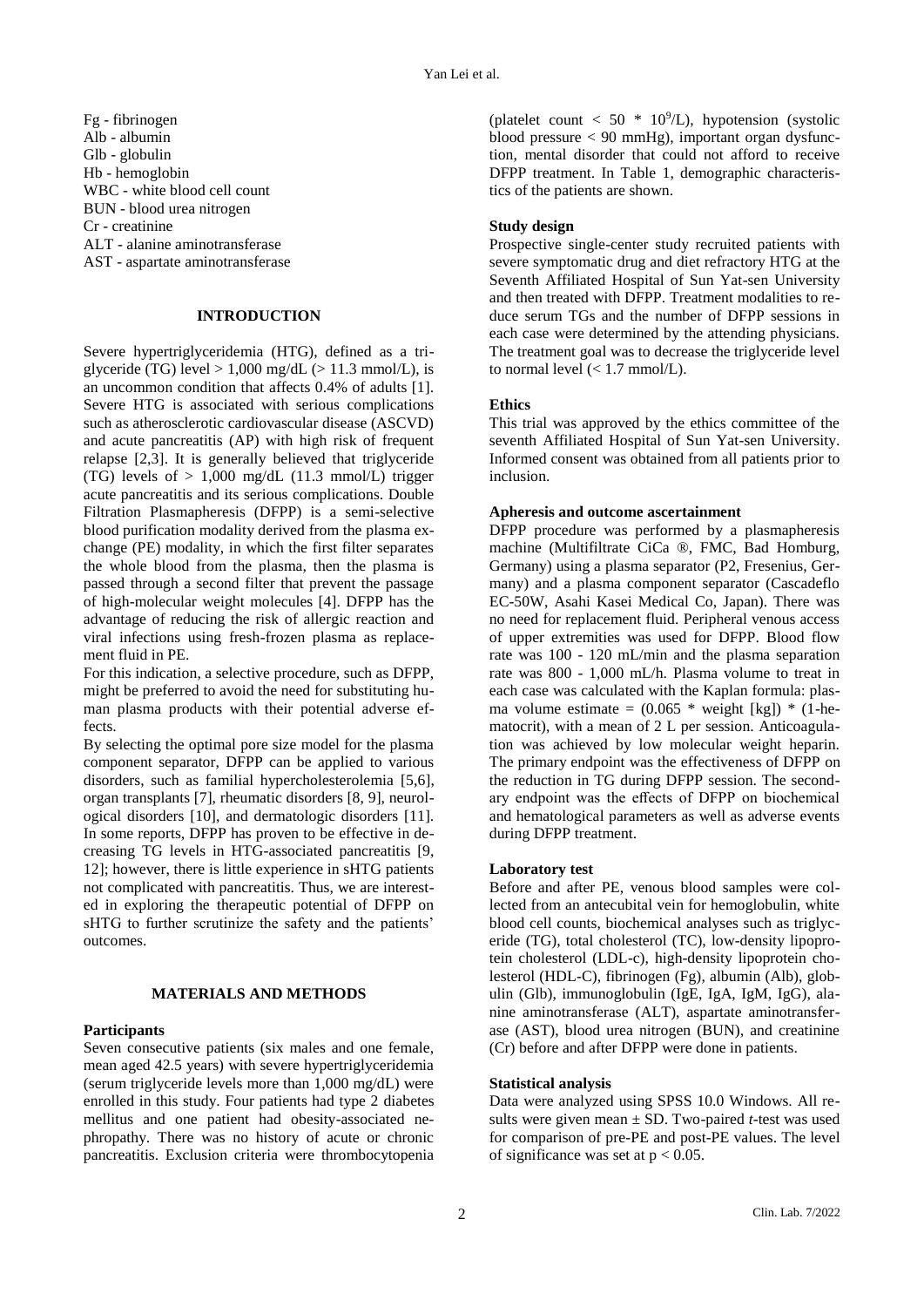**Table 1. The demographic characteristics of DFPP.**

| <b>Parameters</b>                        | $Mean \pm SD$  |
|------------------------------------------|----------------|
| Demographic characteristics              |                |
| Age (years)                              | $42.5 \pm 6.7$ |
| Gender (M/F)                             | 6/1            |
| <b>Primary disease</b>                   |                |
| <b>Type 2 Diabetic Mellitus</b>          |                |
| <b>Obesity-associated</b><br>nephropathy |                |
| <b>Others</b>                            |                |

**Table 2. The features of DFPP treatment.**

| <b>Parameters</b>                  | $Mean \pm SD$         |
|------------------------------------|-----------------------|
| <b>Treatment sessions (cycles)</b> | $1.5 \pm 0.5$         |
| Blood flow rate (mL/min)           | $125 \pm 20$          |
| <b>Duration</b> (hours)            | $2.6 \pm 0.3$         |
| Processed plasma volume<br>(mL)    | $2,931.3 \pm 775.6$   |
| Anticoagulant (LMWH, IU)           | $4,500.0 \pm 1,333.3$ |

#### **RESULTS**

#### **Baseline and clinical characteristics of patients with sHTG**

Seven patients (6 males and 1 female) with severe symptomatic drug and diet refractory HTG at the Seventh Affiliated Hospital of Sun Yat-sen University were consecutively enrolled to this trial and treated with DFPP between 2 January, 2020 and 26 February, 2021 (see Table 1). Four patients had diabetes mellitus type 2 and one patient had obesity-associated nephropathy. The mean age was 42.5 years.

## **Effects of DFPP on lipid and biochemical and hematological parameters**

After the first session, the average TG level before plasmapheresis was 17.41 mmol/L (range 10.93 - 26.33 mmol/L). The levels of triglyceride, total cholesterol, LDL-c, HDL-c decreased significantly by 58.3% (10.15 mmol/L, range 2.40 - 19.65 mmol/L), 43.2% (3.44 mmol/L, range 1.40 - 4.80 mmol/L), 41.9% (0.63 mmol/L, range 0.26 - 1.14 mmol/L), 20.7% (0.10 mmol/L, range 0 - 0.14 mmol/L), respectively (see Figure 1, all  $p < 0.05$ ). After DFPP treatments, TG levels decreased to the normal level in all patients.

The levels of Hb, AST, ALT, BUN, and Cr showed no statistical difference after DFPP ( $p > 0.05$ ). However, white blood cell counts increased from  $8.77 * 10^9$ /L to

11.12  $*$  10<sup>9</sup>/L (p = 0.008). Figure 2 summarizes the effects of DFPP on biochemical and hematological parameters.

## **Safety of DFPP treatment**

The mean number of treatment sessions was 2.5 (range 1 - 3). Blood flow rate was  $125 \pm 20$  mL/min, the duration was  $2.6 \pm 0.3$  hour. Mean processed plasma volume was 2,931.3 mL. The dosage of LMWH was  $4,500.0 \pm 1,333.3$  IU. DFPP was well-tolerated. None of the patients developed complications related to plasmapheresis. In Table 2, the features of DFPP are seen. Except for a transient decrease of albumin, globulin, and fibrinogen (see Figure 3A, these indexes returned to normal level within several days), immunoglobulin E, A, M, and G did not change significantly during DFPP treatment (see Figure 3B).

## **DISCUSSION**

In this study, DFPP significantly decreased the levels of TG, TC, LDL-c, and HDL-c in patients with severe hypertriglyceridemia. The levels of TG decreased below 1.7 mmol/L in all patients after DFPP treatment. DFPP may affect the levels of TG, because of the removal of TG or chylomicron from plasma. Single DFPP removed about 60% - 85% of TG and cholesterol [12,13]. The diameters of VLDL, LDL, and chylomicron are 30 - 80, 20 - 25, and 80 - 100 nm, respectively [14]. There are seven types of non-selective and selective lipid apheresis now in clinical use, including immunoadsorption, double filtration plasmapheresis and thermofiltration plasmapheresis, dextran sulphate adsorption, heparin extracorporeal LDL precipitation, direct adsorption of lipoprotein using hemoperfusion and dextran sulphate adsorption using hemoperfusion [15]. Two types of filters with different pore sizes are used for DFPP treatment. The principles and clinical experience of DFPP for arteriosclerosis and systemic lupus erythematosus (SLE) were first described by Dr. Agishi in 1980 [16]. Blood is separated into plasma and blood cells using a plasma separator. The separated plasma is fractionated into large and small molecular weight components by a plasma component separator (or plasma fractionator). Large molecular weight components, including pathogenic substances, are discarded. Small molecular weight components, including valuable substances such as albumin, are returned to the patient. The advantage of DFPP is that the volume of discarded plasma can be significantly reduced and can significantly reduce the volume of the replacement fluid. The discarded plasma is replaced by the same volume of albumin solution as replacement fluid; hence, the chance of allergic reactions and viral infections can be greatly decreased. By selecting the optimal pore size model, major substances to be removed can be selected from immunoglobulin G (IgG) to low density lipoprotein cholesterol (LDL-C). DFPP can be applied to a variety of refractory disorders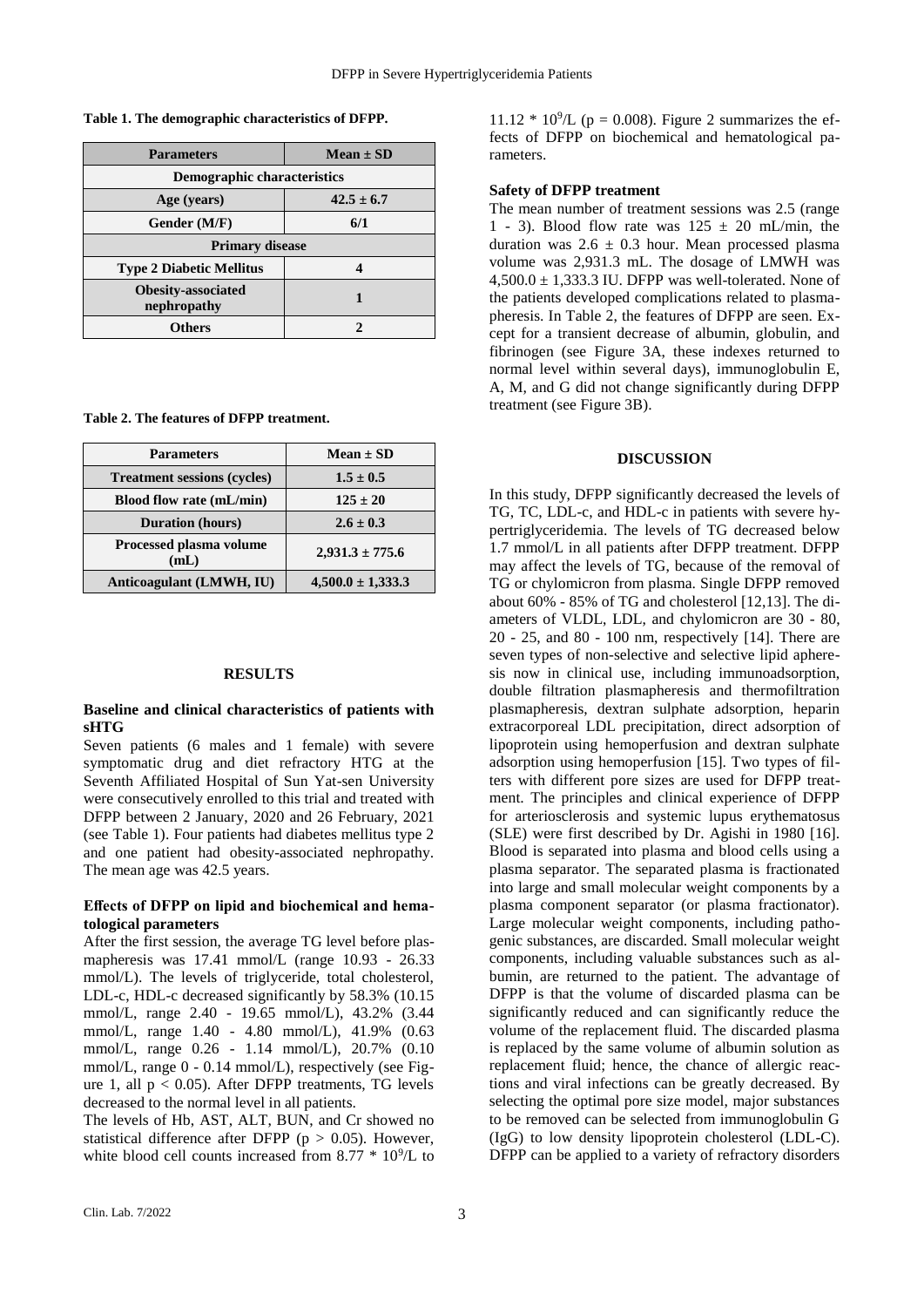Yan Lei et al.



**Figure 1. The change of lipid parameters pre- and post-DFPP treatment.**



**Figure 2. The effects of DFPP on biochemical and hematological parameters.**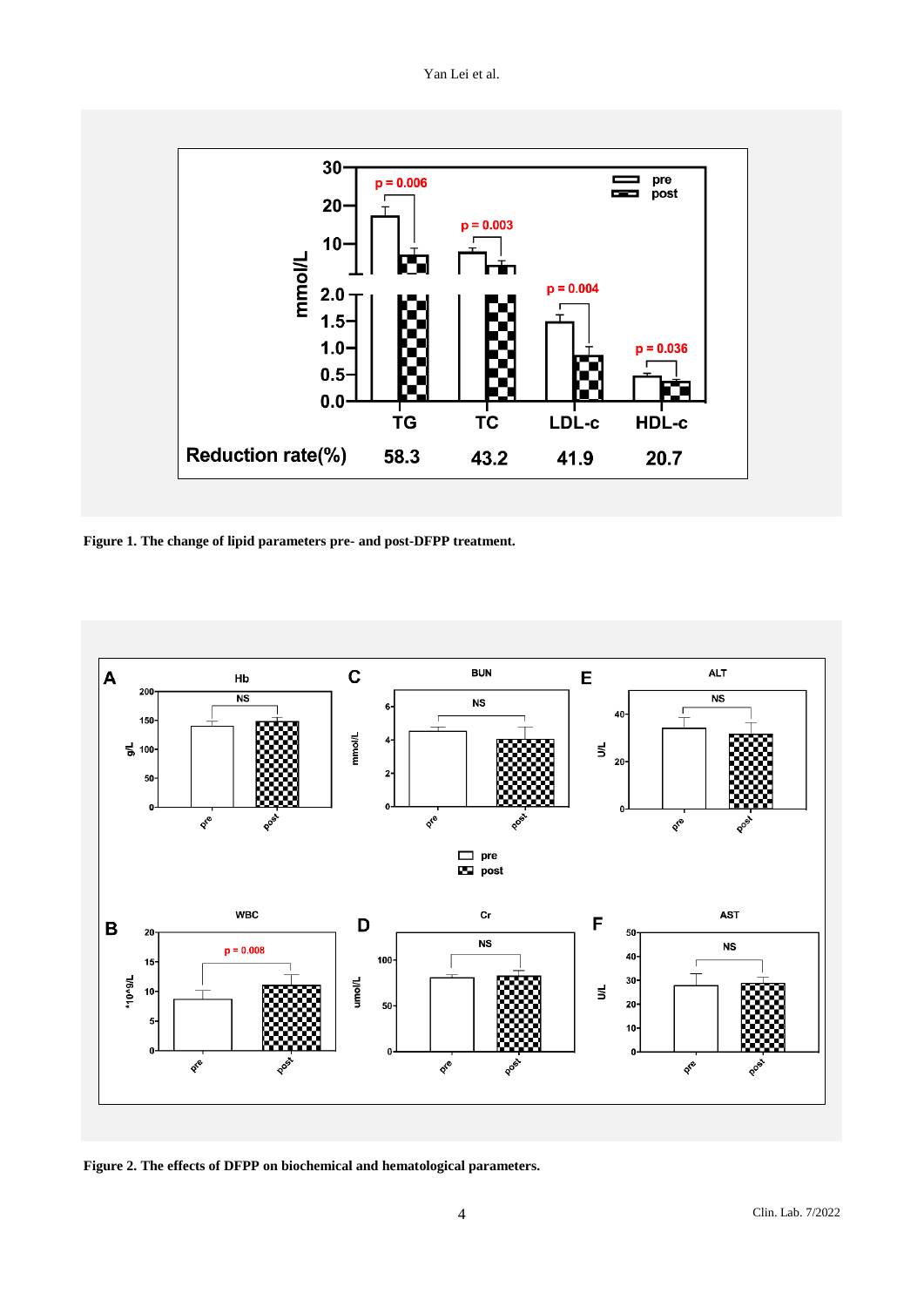

**Figure 3. The change of protein level pre- and post-DFPP treatment.**

**A: The change of fibrinogen, albumin, and globulin before and after DFPP treatment. B: The change of immunoglobulins before and after DFPP treatment.**

including metabolic disorders, organ transplants, rheumatic disorders, neurological disorders, and dermatologic disorders by selecting the optimal model. In the present clinical trial, the pore diameter of plasma separator (P1) is 380 nm and the plasma component separator (EC-50W) is  $0.035 \mu m$ , the latter of which is suitable for lipoprotein apheresis. Moreover, there is no need for replacement fluid, avoiding any chance of allergic reaction or viral infection.

In several case reports and case series, DFPP has been used in the treatment of patients with acute pancreatitis due to sHTG [12,17]. Although the American Society of Apheresis categorized therapeutic apheresis as a class III treatment for hypertriglyceridemic pancreatitis meaning the optimal therapeutic method for sHTG was not well established and that therapeutic decision should be individualized - we do not yet know whether DFPP could be conclusively useful when used on patients whose serum triglyceride levels were in upper ranges [18,19]. Hence, we need more clinical trials to verify the safety and efficacy of DFPP and to determine where and when to intervene.

In our study, after a single DFPP session, the levels of triglyceride, total cholesterol, LDL-c, HDL-c decreased significantly by 58.3%, 43.2%, 41.9%, 20.7%, respectively (Figure 1), which is consistent with the previous study [12,13]. However, there was a transient decrease of albumin, globulin, and fibrinogen after DFPP treatment, while immunoglobulins level did not show obvious change. Even though, several days later, the above proteins were restored to normal levels.

The complications of DFPP were not important in our patients. Liver and renal functions were not impaired. Hematological parameters changed minimally and hemolysis was not observed. White blood cell count increase may be related to the activation of neutrophils after DFPP [20,21].

In conclusion, although our study group is small, DFPP may be used safely and effectively in severe hyperlipidemic patients at risk of acute coronary events and acute pancreatitis. Further extended studies may provide more detailed information.

## **Declaration of Interest:**

There is no conflict of interest in the study.

## **References:**

- 1. Ford ES, Li C, Zhao G, Pearson WS, Mokdad AH. Hypertriglyceridemia and its pharmacologic treatment among US adults. Arch Intern Med 2009;169(6):572-8. (PMID: 19307519)
- 2. Jeppesen J, Hein HO, Suadicani P, Gyntelberg F. Triglyceride concentration and ischemic heart disease: an eight-year follow-up in the Copenhagen Male Study. Circulation 1998;97(11):1029-36. (PMID: 9531248)